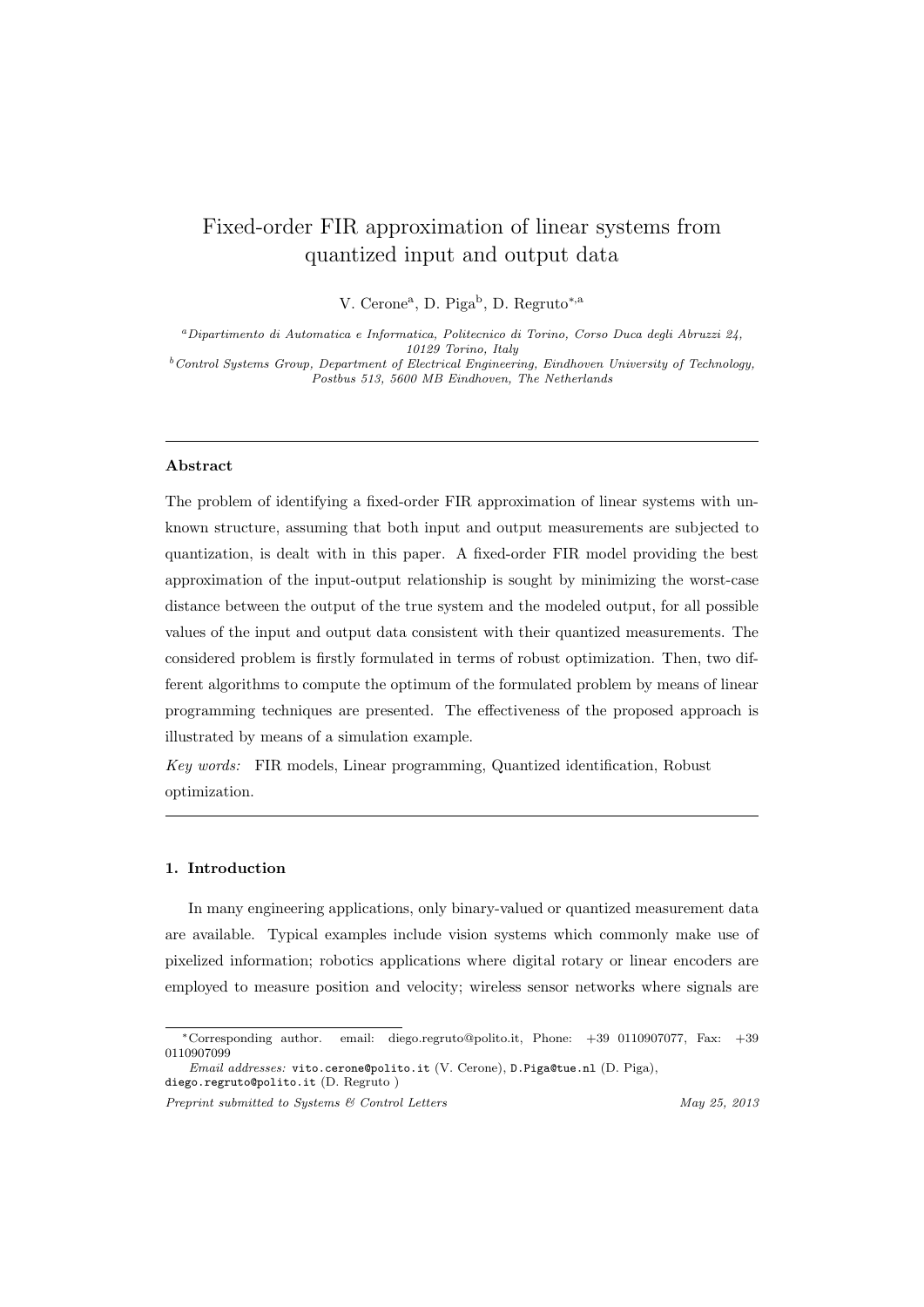quantized and converted into a finite number of bits before being transmitted through communication channels with limited bandwidth.

Identification of dynamical systems from binary and quantized observations has attracted the attention of many researchers in the last years. More precisely, a maximum likelihood approach for parameter estimation of a static function from binary-valued output data is discussed in [1], while identification of linear dynamical systems which are equipped with only binary-valued sensors is addressed in [2] in the case of stochastic and deterministic description of the disturbances affecting the model. The methodologies discussed in [2] have been extended to system identification with quantized observations [3] and to identification of Wiener models [4]. Identification of linear dynamical systems from quantized output observations is dealt with in [5, 6, 7, 8, 9, 10, 11]. In particular, local convergence results in identification of IIR models from binary measurements are given in [10] and extended in [11] for the identification of FIR models from measurements subjected to non-uniform quantization. Global convergence results to a parameter setting corresponding to a perfect input-output model or to the boundary of the chosen model set are also provided. Other approaches for the identification of linear systems from quantized output measurements can be found in [12] and [13], where identification of Wiener-like models with non-invertible nonlinearity is dealt with. The problem of state estimation for linear systems from quantized measurements is considered in [14] and [15]. In the framework of bounded-error identification, that is when disturbances are supposed to be unknown-but-bounded, recent results are presented in [16], [17] and [18] on optimal input design for FIR model identification from binary and quantized observations. The reader is referred to the book [19] and references therein for a detailed discussion on system identification from quantized measurements.

All the papers mentioned above assume that only the output signal is subjected to quantization, while the input of the system is perfectly known. When also the input measurements are quantized, the identification problem can be formulated in terms of errorin-variables problems with unknown-but-bounded measurement noise. In this case the solution to the identification problem can be obtained by applying the results discussed in [20], [21], [22] and [23] where different algorithms are presented to compute bounds on the parameters of IIR models consistent with the assumed model structure, noise bounds and measured data. Linear system identification from quantized input/output  $(I/O)$  data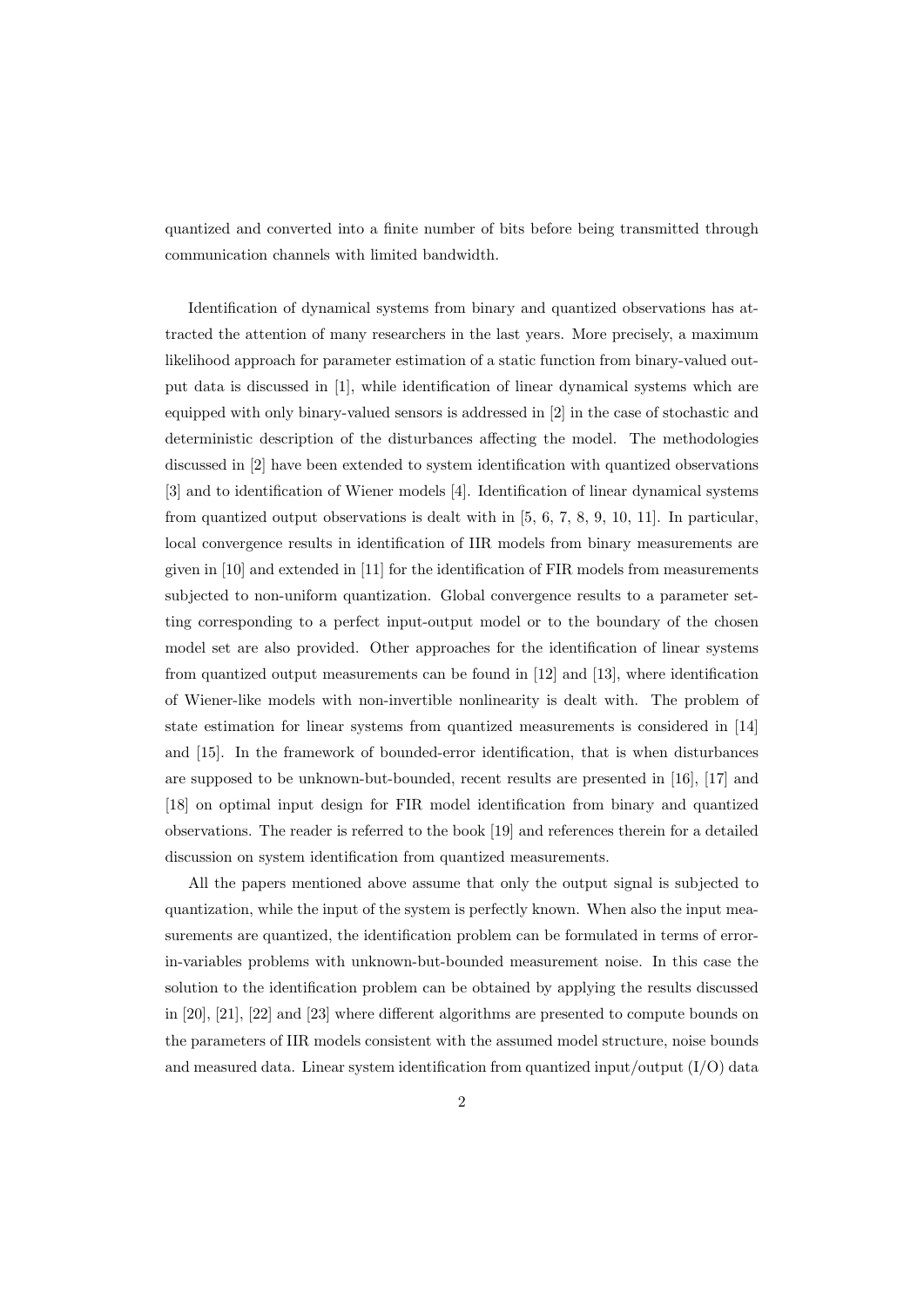in the presence of additive measurement noise on the output signal is tackled in [24] and [25] by means of least-square and instrumental-variable approaches. Identification of autoregressive moving average models from binary measurements of the input and output signals is addressed in [26], which provides an algorithm yielding consistent parameter estimates under the assumption that the input/output power ratio of the system is apriori known and white disturbances with known distributions affect the input/output measurements.

The aim of this paper is to evaluate the parameters of a fixed-order FIR model which provides the best worst-case approximation of the  $(I/O)$  relationship of a linear system with unknown structure. More precisely, the FIR model parameters are identified in order to minimize the worst-case distance between the output of the true system and the modeled output for all possible values of input and output data consistent with their quantized measurements. The paper is organized as follows. Computation of optimal worst-case FIR parameters is formulated as a robust optimization problem in Section 2. Two different approaches are presented in Section 3 to compute the solution of the formulated robust optimization problem by means of linear programming techniques. Capabilities of the proposed identification scheme, together with a comparison with the standard least square algorithm, are discussed in Section 4.

## **2. Problem formulation**

Consider a stable discrete-time single-input single-output linear dynamical system described by

$$
y_t = \sum_{t=1}^{\infty} h(t)u_t,
$$
\n(1)

where  $\{h(t)\}_{t=1}^{\infty}$  is the impulse response, while  $u_t$  and  $y_t$  are the continuous-amplitude input and output signals at the time instant *t*, respectively. Measurements  $u_t^q$  of the input signal  $u_t$  are obtained by the following  $m_u$ -level quantizer  $\mathcal{Q}_u(\cdot)$ :

$$
u_t^q = Q_u(u_t) = \begin{cases} \left\lfloor \frac{u_t - C_u}{\Delta_u} \right\rfloor \Delta_u + \underline{C}_u & \text{if } \underline{C}_u < u_t < \overline{C}_u, \\ \overline{C}_u, & \text{if } u_t \ge \overline{C}_u, \\ \underline{C}_u, & \text{if } u_t \le \underline{C}_u, \end{cases}
$$
 (2)

where  $\lfloor \cdot \rfloor$  denotes the floor operator,  $[\underline{C}_u; C_u]$  is the range of the quantizer and  $\Delta_u =$ *Cu−C<sup>u</sup>*  $\frac{C_u - C_u}{m_u - 1}$  is the quantization step. Similarly, quantized measurements  $y_t^q$  of the output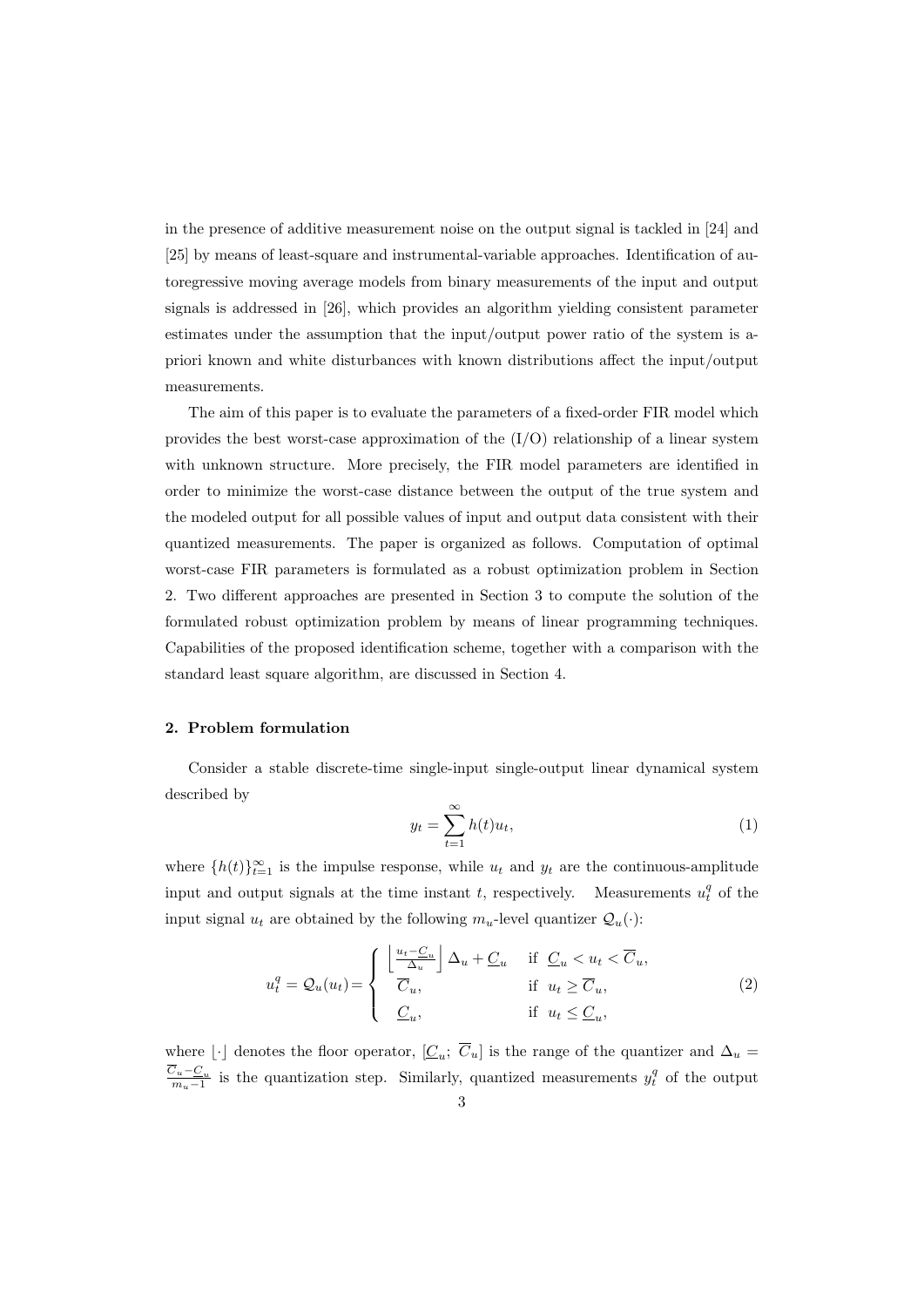signal  $y_t$  are given by the quantizer  $\mathcal{Q}_y(\cdot)$  with  $m_y$  levels described by

$$
y_t^q = Q_y(y_t) = \begin{cases} \left\lfloor \frac{y_t - C_y}{\Delta_y} \right\rfloor \Delta_y + C_y & \text{if } C_y < y_t < \overline{C}_y, \\ \overline{C}_y, & \text{if } y_t \ge \overline{C}_y, \\ C_y, & \text{if } y_t \le C_y, \end{cases}
$$
(3)

with  $\Delta_y = \frac{C_y - C_y}{m_y - 1}$  $\frac{y}{m_y-1}$ .

**Assumption 1.** We assume that quantizers  $\mathcal{Q}_u(\cdot)$  and  $\mathcal{Q}_y(\cdot)$  are designed so that the *input and the output signals u<sup>t</sup> and y<sup>t</sup> belong, respectively, to the quantization ranges*  $[\underline{C}_u; \ \overline{C}_u]$  and  $[\underline{C}_y]$ ; *Cy*]*.*

In view of Assumption 1, the unknown noise-free input *u<sup>t</sup>* ranges within the open interval  $[u_t]$  defined as  $[u_t] \doteq [u_t^q; u_t^q + \Delta_u)$ , while the unknown noise-free output  $y_t$  takes values in the open set  $[y_t] \doteq [y_t^q; y_t^q + \Delta_y)$ .

For a given integer  $n \geq 1$  and for a given sequence of input and output quantized measurements  $\mathbf{u}^q = [u_{-n}^q, u_{-n+1}^q, \dots, u_N^q]^T$  and  $\mathbf{y}^q = [y_1^q, y_2^q, \dots, y_N^q]^T$ , the aim of our work is to estimate the parameters  $\theta = [\theta_0, \theta_1, \dots, \theta_n]^T$  of an *n*-order finite-impulseresponse (FIR) model *F*:

$$
\mathcal{F}: \hat{y}_t = \sum_{k=0}^n \theta_k u_{t-k}.\tag{4}
$$

**Remark 1.** *Note that, since a finite record of input/output data is collected, Assumption 1* can be relaxed by assuming that  $u_t \in [C_u; C_u]$  only for the time indexes  $t = -n, -n +$  $1, \ldots, N$  and  $y_t \in [\underline{C}_y; C_y]$  for  $t = 1, \ldots, N$ . Indeed, rough a-priori information on the *upper/lower bound of the input signal can be used to calibrate the quantizer*  $Q_u(\cdot)$  *in order to satisfy Assumption 1. Nevertheless, if such rough a-priori information is not available, the user can calibrate the quantizer*  $Q_u(\cdot)$  *by gradually increasing the quantization range*  $[\underline{C}_u; \ \overline{C}_u]$ , until there is no value of the measured inputs  $u_t^q$  equal to  $\underline{C}_u$  or  $\overline{C}_u$ . If fact, *if there is no value of*  $u_t^q$  *equal to*  $\underline{C}_u$  *or*  $\overline{C}_u$ *, then the true input signal*  $u_t$  *is guaranteed to belong to the interval*  $[\underline{C}_u; C_u]$ *. The same considerations can be applied in order to calibrate the output quantizer*  $Q_y(\cdot)$ *.* 

The FIR model  $F$  is computed in order to minimize the worst-case distance between the noise-free output sequence  $\mathbf{y} = [y_1, y_2, \ldots, y_N]^T$  and the predicted output  $\hat{\mathbf{y}} = [\hat{y}_1, \ \hat{y}_2, \ \ldots, \ \hat{y}_N]^T$  for all possible admissible values of the noise-free input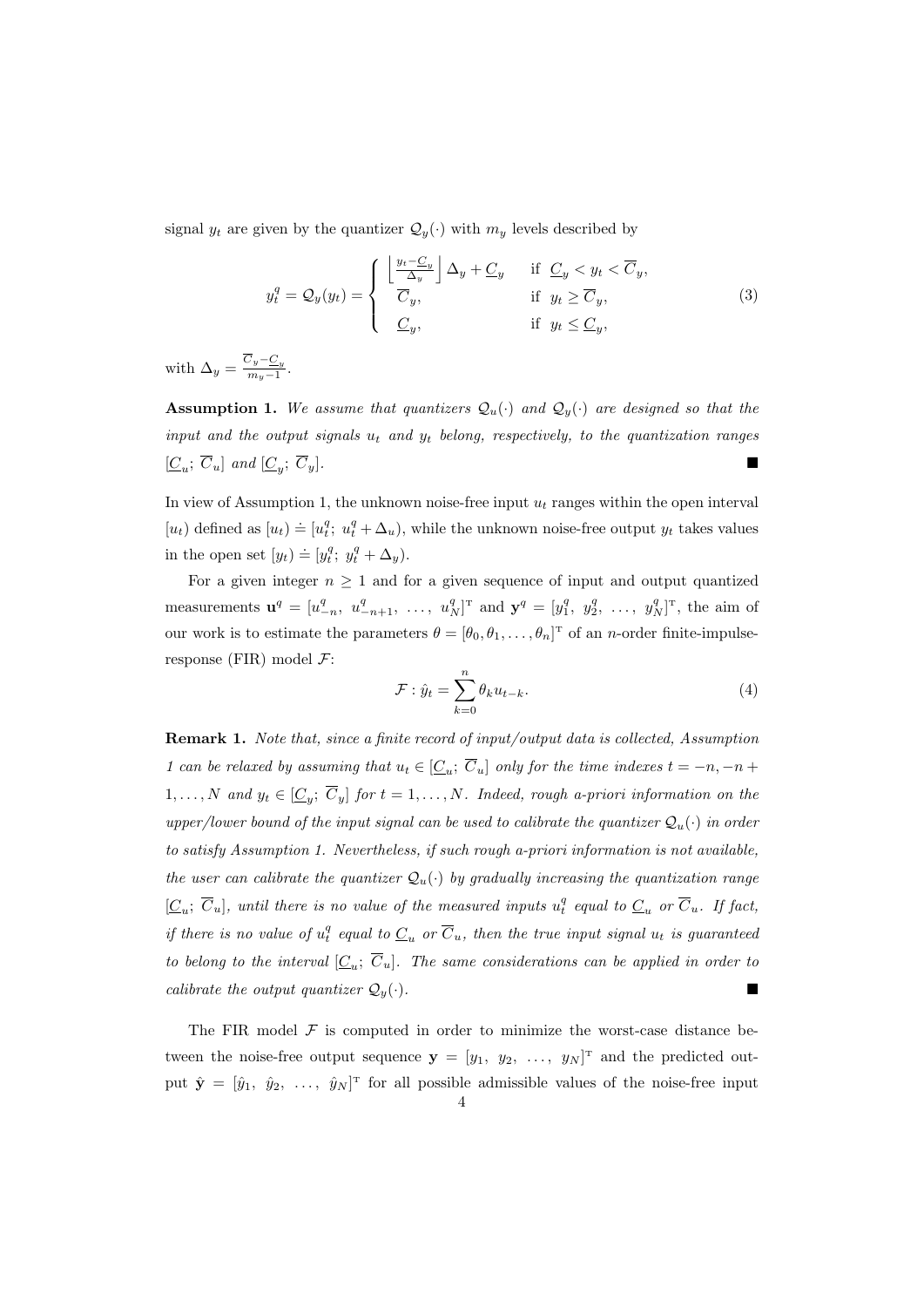$\mathbf{u} = [u_{-n}, u_{-n+1}, \ldots, u_N]^T$  and output signals **y**, that is, for all values of  $u_k \in [u_k]$ and  $y_t \in [y_t)$ , with  $k = -n, \ldots, N$  and  $t = 1, \ldots, N$ . Thus, the optimal worst-case parameters  $\theta^*$  can be computed by solving the following optimization problem:

$$
\theta^* = \arg\min_{\theta} \qquad \max_{u_k \in [u_k]} \qquad ||\hat{\mathbf{y}} - \mathbf{y}||_{\infty} \tag{5}
$$

$$
y_t \in [y_t]
$$

$$
k = -n, ..., N
$$

$$
t = 1, ..., N
$$

where  $[u_k]$  and  $[y_k]$  denote the closure of the open set  $[u_k]$  and  $[y_k]$ , respectively, that is  $[u_t] \doteq [u_t^q; u_t^q + \Delta_u]$  and  $[y_t] \doteq [y_t^q; y_t^q + \Delta_y]$ , while  $\|\hat{\mathbf{y}} - \mathbf{y}\|_{\infty}$  is the  $\infty$ -norm of vector  $\hat{\mathbf{y}} - \mathbf{y}$ .

**Remark 2.** *Problem* (5) *can be interpreted as a game between designer and nature, where the designer has to look for a strategy (FIR parameters θ) which minimizes a given criterion*  $(\|\hat{\mathbf{y}} - \mathbf{y}\|_{\infty})$  against the nature, which in turn plays the most disadvantageous *strategy for the designer (looking for the values of*  $u_t \in [u_t]$  *and*  $y_t \in [y_t]$  *maximizing*  $||\hat{y}-y||_{\infty}$ *). The interested reader is referred to [27] for an overview of the main principles of game theory.*

**Remark 3.** *If the* 2*-norm is considered in the objective function of Problem* (5)*, the deterministic* total least square *(TLS) approach described in [28] (Chapter 2.8) could be used to solve the* minmax *problem* (5)*. However, although by means of the TLS approach it is possible to deal with the case of bounded input and output errors, the solution computed by applying the deterministic TLS method described in [28] is, in general, affected by some conservativeness. In fact, the algorithm proposed in [28] is based on the implicit assumption that the uncertain variables affecting the different rows of the regressor are independent with each others. Unfortunately, that is not the case in Problem* (5) *where the uncertainties affecting the rows of the regressors are correlated, due to the presence of different occurrences of the same uncertain input samples. On the contrary, in this paper we propose two different methods to exactly solve Problem* (5) *by taking into account such a correlation.*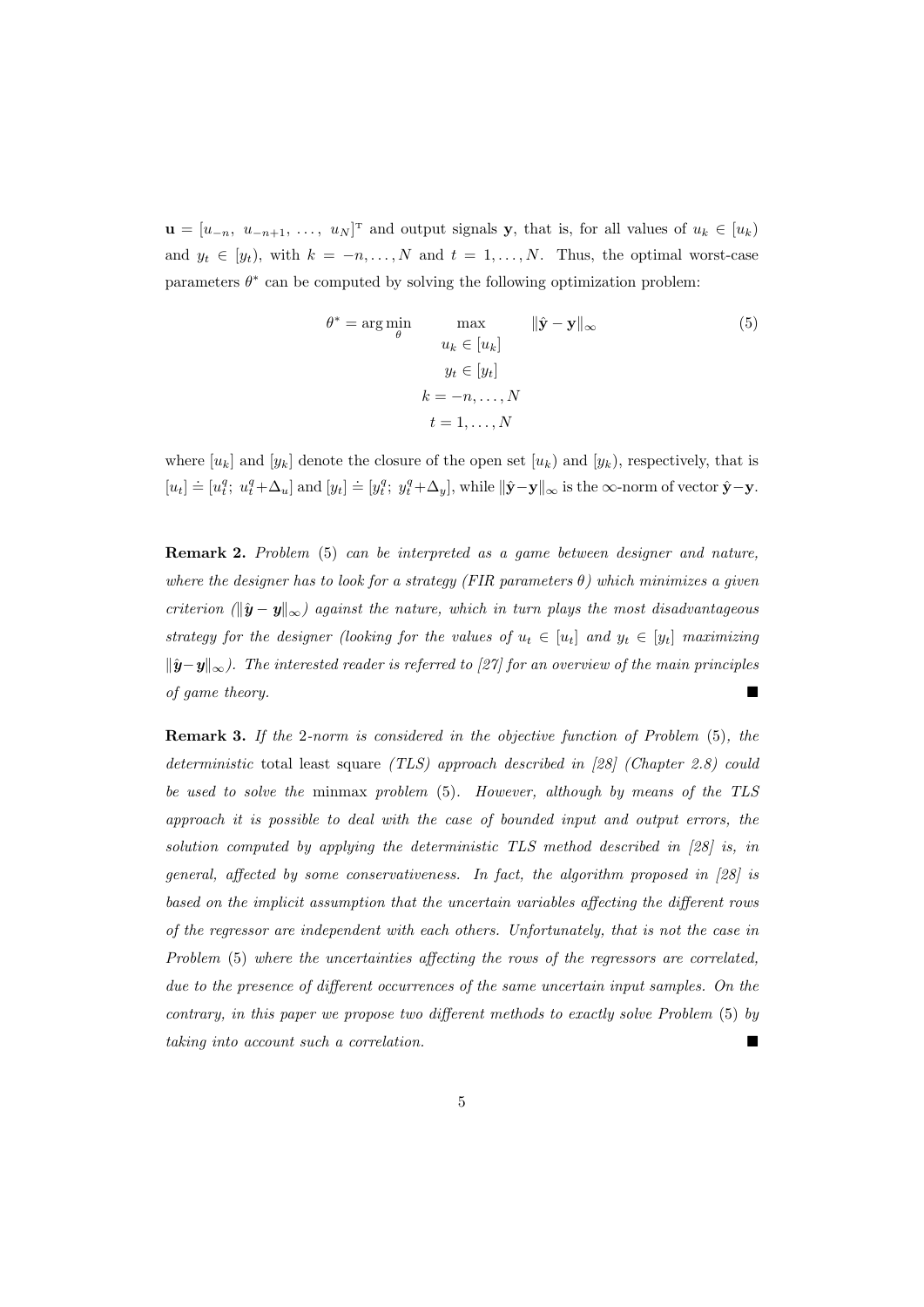#### **3. Computation of optimal worst-case FIR parameters** *θ ∗*

In this section we present two different approaches to compute the optimal worst-case parameters  $\theta^*$  by means of linear programming optimization.

First, we note that, by introducing the slack variable  $\xi$  and by substituting equation (4) into (5), problem (5) can be written as the following robust optimization problem

$$
(\theta^*, \xi^*) = \arg\min_{\theta, \xi} \xi
$$
  
s.t.  

$$
-\xi \le \sum_{k=0}^n \theta_k u_{t-k} - y_t \le \xi, \quad \forall u_k \in [u_k], \quad \forall y_t \in [y_t];
$$
  

$$
k = -n, \dots, N; \quad t = 1, \dots, N.
$$
 (6)

Note that in (6) there are infinitely many constraints, since the inequalities *−ξ ≤* ∑*n k*=0  $\theta_k u_{t-k} - y_t \leq \xi$  must be satisfied for all possible values of  $u_k$  and  $y_t$  in the uncertainty intervals [*uk*] and [*yt*], respectively. This kind of problems are known as *robust* optimization problems or *semi-infinite* programming problems, namely problems with finitely many decision variables and infinitely many constraints [29]. In the following, two different techniques are presented to reduce (6) to a linear programming problem with a finite number of constraints. These two methods will be referred to as *vertex* approach and *nonnegative-scalar* approach.

#### *3.1. Vertex-approach*

Let  $B_t$  be an  $n+2$ -dimensional box defined as

$$
\mathcal{B}_t = [u_t] \times [u_{t-1}] \times \ldots \times [u_{t-n}] \times [y_t]
$$
\n
$$
(7)
$$

and  $b_t = [u_t, u_{t-1}, \dots, u_{t-n}, y_t]$  be an element of  $\mathcal{B}_t$ . Let  $b_t^j$ , with  $j = 1, \dots, 2^{n+2}$ , be the *j*-th vertex of  $B_t$ .

## **Proposition 1.** *Condition*

$$
-\xi \le \sum_{k=0}^{n} \theta_k u_{t-k} - y_t \le \xi \tag{8}
$$

holds for all  $u_{t-k} \in [u_{t-k}]$  and for all  $y_t \in [y_t]$ , with  $k = 0, \ldots, n$  if and only if

$$
-\xi \le \sum_{k=0}^{n} \theta_k b_{t,k+1}^j - b_{t,n+2}^j \le \xi, \ \ \forall j = 1, \dots, 2^{n+2},
$$
\n<sup>(9)</sup>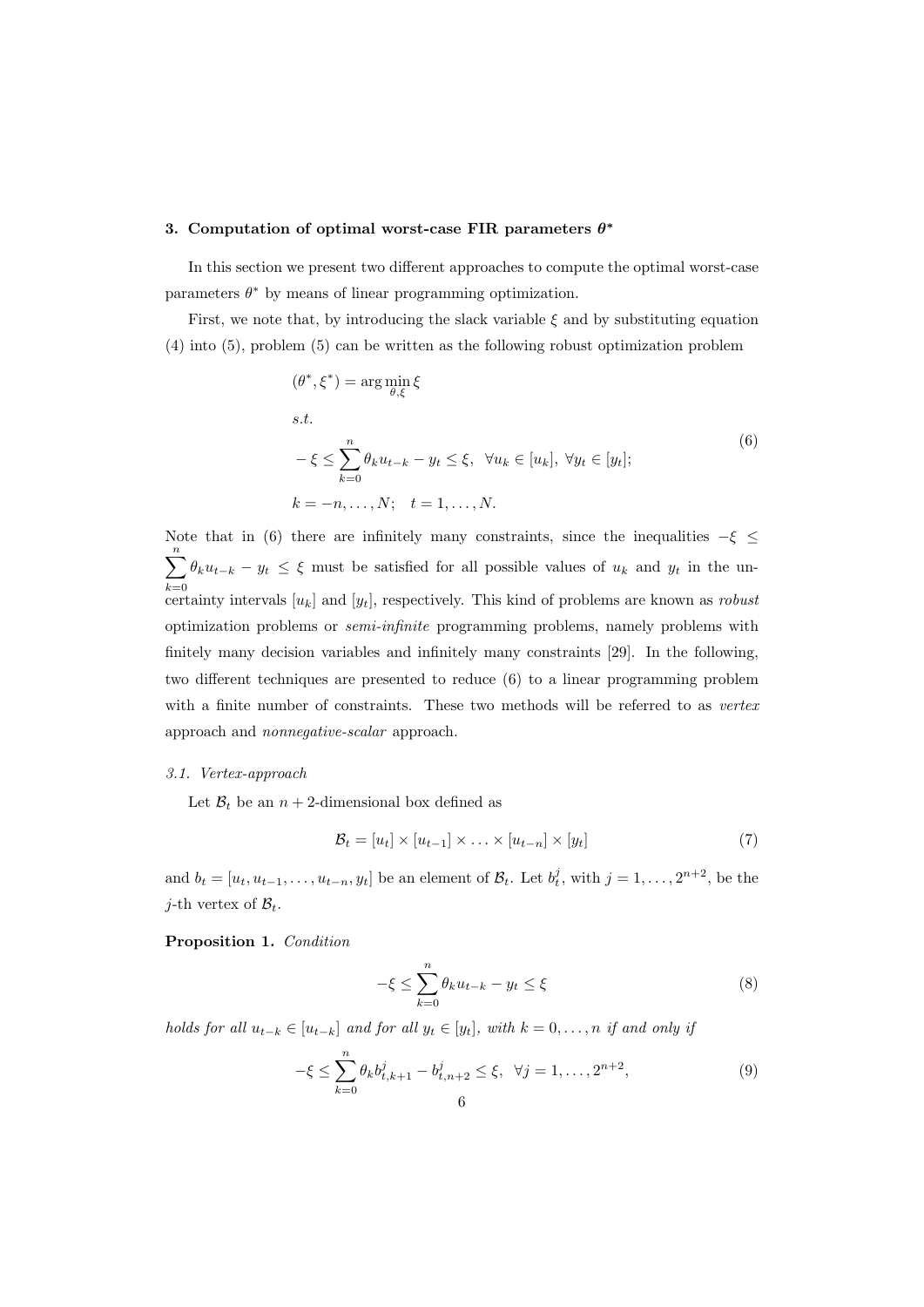where  $b_{t,k}^j$  denotes the k-th component of the vertex  $b_t^j$ .

*Proof* The proof of Proposition 1 follows from the fact that maximum/minimum of ∑*n k*=0  $\theta_k u_{t-k} - y_t$  is attained at some vertex  $b_t^j$  of box  $\mathcal{B}_t$ . In particular, for a given  $\theta$ , the maximum of  $\sum_{n=1}^n$ 

*k*=0  $\theta_k u_{t-k} - y_t$  over  $\mathcal{B}_t$  is

$$
\sum_{k=0}^{n} \theta_k \left( u_{t-k}^q + I_{\theta_k} \Delta_u \right) - y_t,
$$

while the minimum value is

$$
\sum_{k=0}^{n} \theta_k \left[ u_{t-k}^q + (1 - I_{\theta_k}) \Delta_u \right] - (y_t + \Delta_y),
$$

where  $I_{\theta_k}$  is defined as

$$
I_{\theta_k} = \begin{cases} 1 & \text{if } \theta_k \ge 0; \\ 0 & \text{if } \theta_k < 0. \end{cases}
$$
 (10)

On the basis of Proposition 1, the optimal worst-case FIR parameters *θ ∗* solution to problem (6), can be obtained by solving the following linear programming problem:

$$
(\theta^*, \xi^*) = \arg\min_{\theta, \xi} \xi
$$
  
s.t.  

$$
-\xi \le \sum_{k=0}^n \theta_k b_{t,k+1}^j - b_{t,n+2}^j \le \xi, \ \forall j = 1, ..., 2^{n+2}, \ t = 1, ..., N.
$$
 (11)

It is worth remarking that the number *M* of linear constraints involved in (11) is  $M = 2N2^{n+2}$ . Thus, since *M* increases exponentially with the order *n* of the FIR model *F*, application of the presented procedure is limited to small values of *n*. In order to compute a solution of problem  $(6)$  also for large values of  $n$ , in the following we present an alternative method which leads to a linear programming problem whose number of constraints increases linearly with *n*.

# *3.2. Nonnegative-scalar approach*

Let us rewrite the following robust constraint appearing in the optimization problem (6)

$$
-\xi \leq \sum_{k=0}^{n} \theta_k u_{t-k} - y_t \leq \xi, \quad \forall y_t \in [y_t]; \quad \forall u_{t-k} \in [u_{t-k}], \quad k = 0, \dots, n,
$$
 (12)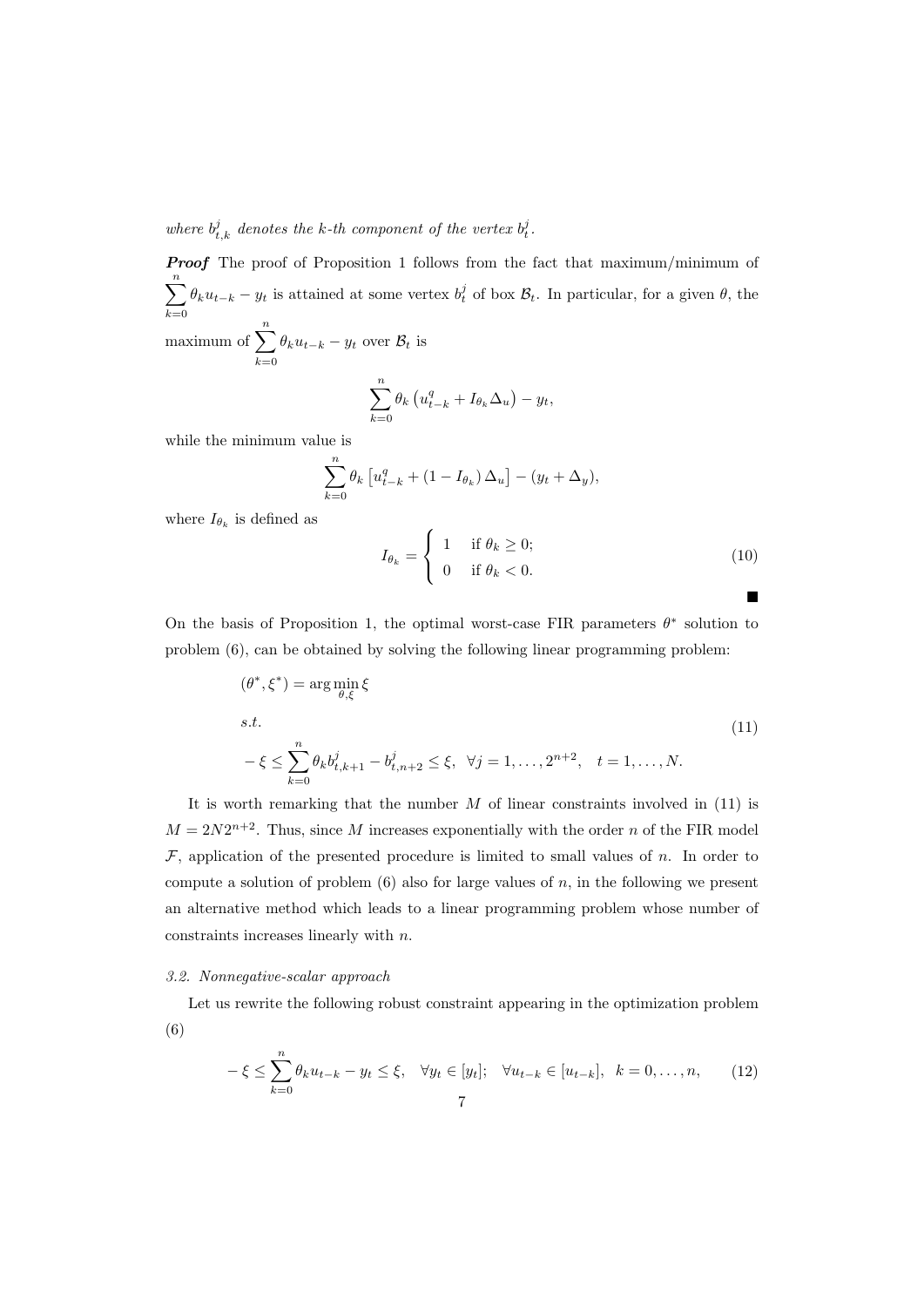as

$$
\begin{cases}\n\sum_{k=0}^{n} \theta_k u_{t-k} - y_t^q \leq \xi, \\
\sum_{k=0}^{n} \theta_k u_{t-k} - (y_t^q + \Delta_y) \geq -\xi, \\
\forall u_{t-k} \in [u_{t-k}], \quad k = 0, \dots, n,\n\end{cases}
$$
\n(13)

or equivalently in terms of nonnegative robust constraints, i.e.

$$
\begin{cases}\n-\sum_{k=0}^{n} \theta_k u_{t-k} + y_t^q + \xi \ge 0, \\
\sum_{k=0}^{n} \theta_k u_{t-k} - y_t^q - \Delta_y + \xi \ge 0, \\
\forall u_{t-k} \in [u_{t-k}], \quad k = 0, \dots, n.\n\end{cases} (14)
$$

It is worth remarking that only  $\theta_k$  and  $\xi$  are the decision variables in (14), while  $u_{t-k}$ is an uncertain variable which is assumed to belong to the uncertainty set  $[u_{t-k}]$ . This means that  $\theta_k$  and  $\xi$  have to be computed so that the constraints  $-\sum_{k=0}^n \theta_k u_{t-k} + y_t^q + \xi \geq$ 0 and  $\sum_{k=0}^{n} \theta_k u_{t-k} - y_t^q - \Delta_y + \xi \ge 0$  are satisfied for all possible values of  $u_{t-k}$  in  $[u_{t-k}]$ .

**Proposition 2.** *The collection of robust constraints*

$$
\begin{cases}\n-\sum_{k=0}^{n} \theta_k u_{t-k} + y_t^q + \xi \ge 0, \ \forall u_{t-k} \in [u_{t-k}], \\
k = 0, \dots, n; \ t = 1, \dots, N\n\end{cases}
$$
\n(15)

*is equivalent to the following set of constraints:*

$$
\begin{cases}\n-\sum_{k=0}^{n} \theta_k u_{t-k} + y_t^q + \xi = \\
= \underline{\rho}_t + \sum_{k=0}^{n} \underline{\lambda}_k \left( -u_{t-k}^q + u_{t-k} \right) + \sum_{k=0}^{n} \underline{\sigma}_k \left( u_{t-k}^q + \Delta_u - u_{t-k} \right) \\
for some \ \underline{\lambda}_k \ge 0; \ \underline{\sigma}_k \ge 0; \ \underline{\rho}_t \ge 0; \\
k = 0, \dots, n; \quad t = 1, \dots, N.\n\end{cases} \tag{16}
$$

**Proof** We first prove that (16) implies (15). Indeed, for all  $u_{t-k} \in [u_{t-k}]$ ,  $-u_{t-k}^q + u_{t-k} \geq$ 0 and  $u_{t-k}^q + \Delta_u - u_{t-k} \ge 0$ . Besides, since  $\Delta_k \ge 0$ ,  $\underline{\sigma}_k \ge 0$  and  $\underline{\rho}_t \ge 0$  for all  $k = 0, \ldots, n$ and for all  $t = 1, \ldots, N$ , the right side of the equality in (16) is always positive, therefore

$$
-\sum_{k=0}^{n} \theta_k u_{t-k} + y_t^q + \xi \ge 0
$$
\n(17)

for any  $u_{t-k} \in [u_{t-k}]$ , with  $k = 0; \ldots, n$ . Thus, condition (15) holds.

In order to prove that (15) implies (16) we have to show that, when (15) holds, there exists some nonnegative constants  $\rho_t$   $\lambda_k$ ,  $\sigma_k$ , with  $k = 0, \ldots, n$  and  $t = 1, \ldots, N$  such that the terms  $-\sum_{n=1}^{\infty}$ *k*=0  $\theta_k u_{t-k} + y_t^q + \xi$ , with  $t = 1, \ldots, N$ , can be written as

$$
\underline{\rho}_t + \sum_{k=0}^n \underline{\lambda}_k \left( -u_{t-k}^q + u_{t-k} \right) + \sum_{k=0}^n \underline{\sigma}_k \left( u_{t-k}^q + \Delta_u - u_{t-k} \right). \tag{18}
$$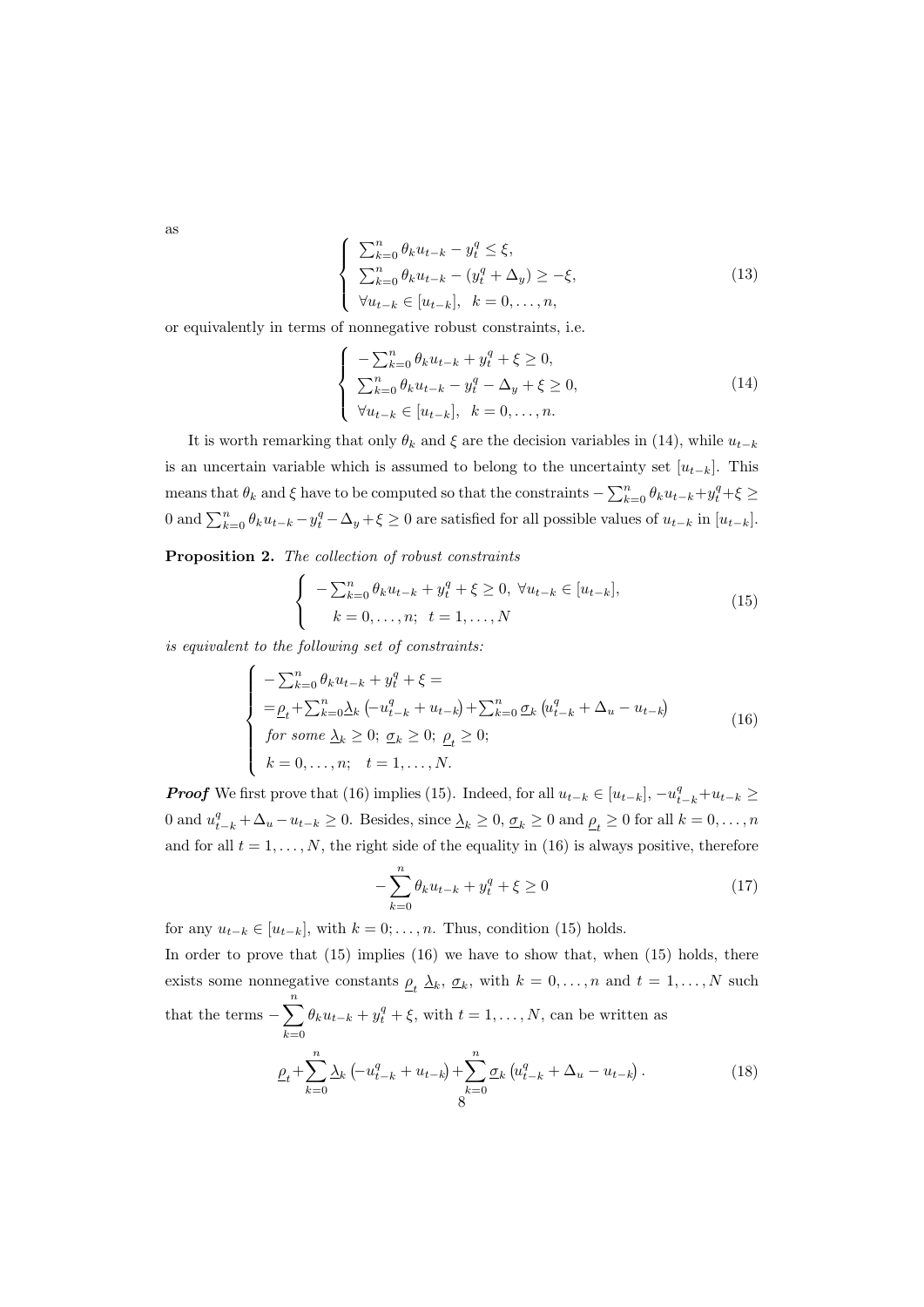Such constants are equal to

$$
\underline{\lambda}_k = \begin{cases} 0, & \text{if } \theta_k > 0 \\ -\theta_k, & \text{if } \theta_k \le 0 \end{cases} \tag{19}
$$

$$
\underline{\sigma}_k = \begin{cases} \theta_k, & \text{if } \theta_k > 0 \\ 0, & \text{if } \theta_k \le 0 \end{cases}
$$
 (20)

$$
\underline{\rho}_t = -\sum_{k=0}^n \theta_k \left( u_{t-k}^q + \mathcal{I}_{\theta_k} \Delta_u \right) + y_t^q + \xi,\tag{21}
$$

with  $\mathcal{I}_{\theta_k}$  defined in (10). Indeed,  $\Delta_k$  and  $\sigma_k$  in (19) and (20) are nonnegative by definition. Besides, from eq. (15), the term  $-\sum_{n=1}^{\infty}$ *k*=0  $\theta_k u_{t-k} + y_t^q + \xi$  is nonnegative for all  $u_{t-k} \in [u_{t-k}],$ thus also  $\underline{\rho}_t$  is nonnegative since  $\overline{u}_{t-k}^q + \mathcal{I}_{\theta_k} \Delta_u \in [u_{t-k}]$ . By substituting  $\underline{\lambda}_k$ ,  $\underline{\sigma}_k$  and  $\underline{\rho}_t$ defined in (19)-(21) into eq. (18), the term in (18) becomes  $-\sum_{n=1}^{\infty}$ *k*=0  $\theta_k u_{t-k} + y_t^q + \xi$ . This completes the proof.

**Remark 4.** *The equality constraint appearing in* (16) *is an equality between two polyno*mials in the variables  $u_{t-k}$  (with  $k = 0, ..., n$ ), namely  $\sum_{k=0}^{n} \theta_k u_{t-k} - y_t^q - \Delta_y + \xi$ , and  $\overline{\rho}_t+\sum_{k=0}^n\overline{\lambda}_k\left(u_{t-k}-u_{t-k}^q\right)+\sum_{k=0}^n\overline{\sigma}_k\left(u_{t-k}^q+\Delta_u-u_{t-k}\right)$ . As is well known, two polyno*mials are equivalent if and only if the coefficients of the corresponding powers are equal. Furthermore, the coefficients of the polynomials in* (16) *depend on the unknowns θ, ξ,*  $\lambda_k$ ,  $\overline{\sigma}_k$  and  $\overline{\rho}_t$  (with  $k = 0, \ldots, n$  and  $t = 1, \ldots, N$ ). Therefore, the equivalence of the *polynomials in* (16) *leads to a set of equality constraints in the variables*  $\theta$ *,*  $\xi$ *,*  $\overline{\lambda}_k$ *,*  $\overline{\sigma}_k$  *and*  $\overline{\rho}_t$ . *.*

**Proposition 3.** *The set of robust constraints*

$$
\begin{cases}\n\sum_{k=0}^{n} \theta_k u_{t-k} - y_t^q - \Delta_y + \xi \ge 0, \ \forall u_{t-k} \in [u_{t-k}], \\
k = 0, \dots, n; \ t = 1, \dots, N\n\end{cases}
$$
\n(22)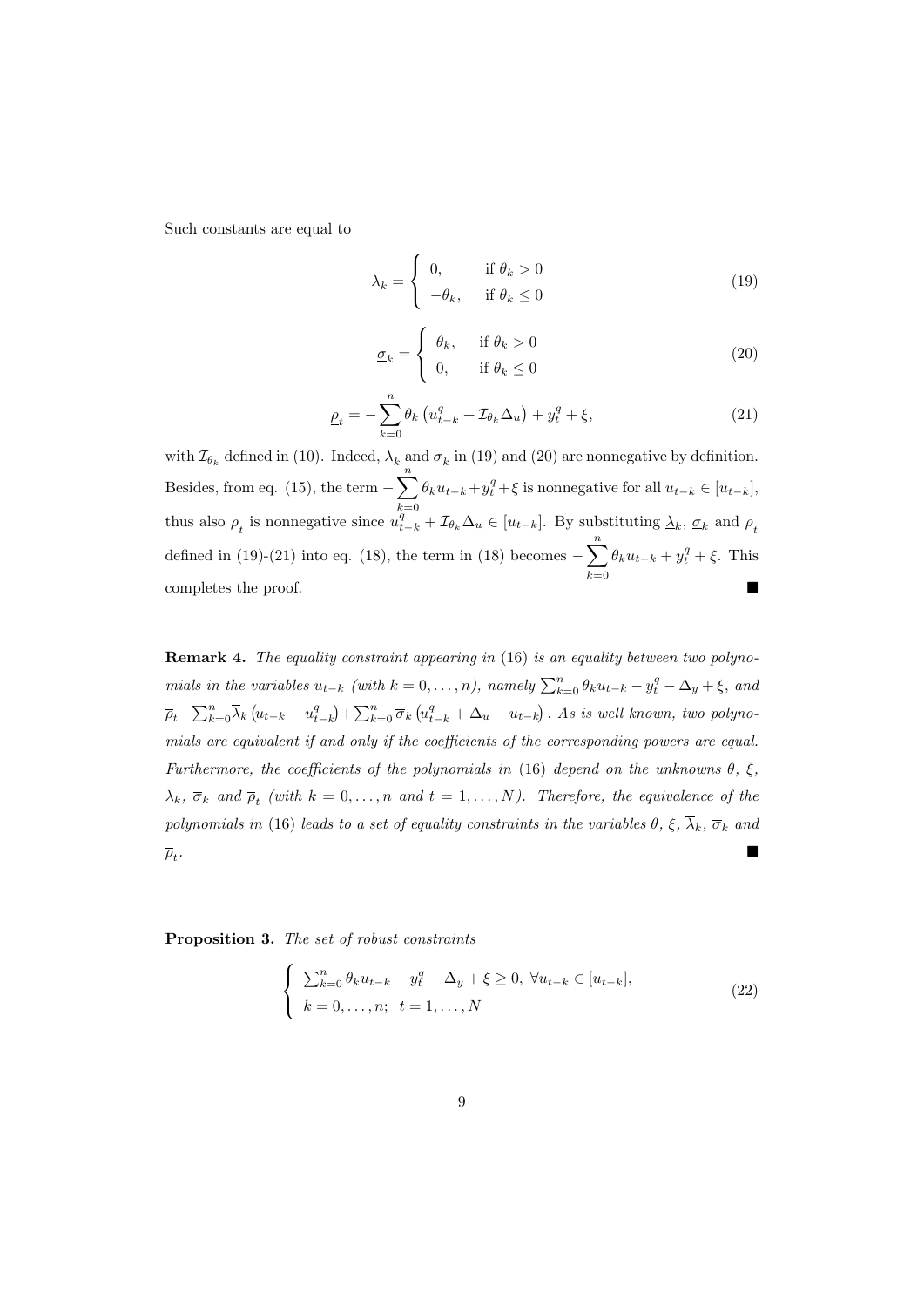*is equivalent to the following set of constraints:*

$$
\begin{cases}\n\sum_{k=0}^{n} \theta_k u_{t-k} - y_t^q - \Delta_y + \xi = \\
= \overline{\rho}_t + \sum_{k=0}^{n} \overline{\lambda}_k \left( -u_{t-k}^q + u_{t-k} \right) + \sum_{k=0}^{n} \overline{\sigma}_k \left( u_{t-k}^q + \Delta_u - u_{t-k} \right) \\
for some \ \overline{\lambda}_k \ge 0; \ \overline{\sigma}_k \ge 0; \ \overline{\rho}_t \ge 0; \\
k = 0, \dots, n; \quad t = 1, \dots, N.\n\end{cases} \tag{23}
$$

*Proof* Proof of Proposition 3 follows by considerations similar to the ones used in the proof of Proposition 2. In this case, the values of  $\overline{\lambda}_k$ ,  $\overline{\sigma}_k$  and  $\overline{\rho}_t$  which satisfy conditions in (23) are given by

$$
\overline{\lambda}_k = \begin{cases} \theta_k, & \text{if } \theta_k > 0, \\ 0, & \text{if } \theta_k \le 0, \end{cases}
$$
 (24)

$$
\overline{\sigma}_k = \begin{cases} 0, & \text{if } \theta_k > 0, \\ -\theta_k, & \text{if } \theta_k \le 0, \end{cases}
$$
 (25)

щ

$$
\overline{\rho}_t = \sum_{k=0}^n \theta_k \left( u_{t-k}^q + (1 - \mathcal{I}_{\theta_k}) \Delta_u \right) - y_t^q - \Delta_y + \xi. \tag{26}
$$

On the basis of Propositions 2 and 3, the optimal worst-case FIR parameters  $\theta^*$  solution to problem (6), can be obtained by solving the following optimization problem:

$$
(\theta^*,\xi^*) = \arg \min_{\theta,\xi} \xi
$$

$$
\overline{\lambda}_k, \overline{\sigma}_k, \overline{\rho}_t
$$

$$
\underline{\lambda}_k, \underline{\sigma}_k, \underline{\rho}_t
$$

*s.t.*

$$
\sum_{k=0}^{n} \theta_k u_{t-k} - y_t^q - \Delta_y + \xi = \overline{\rho}_t + \sum_{k=0}^{n} \overline{\lambda}_k \left( u_{t-k} - u_{t-k}^q \right) + \sum_{k=0}^{n} \overline{\sigma}_k \left( u_{t-k}^q + \Delta_u - u_{t-k} \right); \tag{27}
$$

$$
- \sum_{k=0}^{n} \theta_k u_{t-k} + y_t^q + \xi = \underline{\rho}_t + \sum_{k=0}^{n} \underline{\lambda}_k \left( -u_{t-k}^q + u_{t-k} \right) + \sum_{k=0}^{n} \underline{\sigma}_k \left( u_{t-k}^q + \Delta_u - u_{t-k} \right);
$$
for some  $\overline{\lambda}_t > 0$ ,  $\overline{\sigma}_t > 0$ ,  $\overline{\sigma}_t > 0$ .

for some  $\lambda_k \geq 0$ ;  $\overline{\sigma}_k \geq 0$ ;  $\overline{\rho}_t \geq 0$ ;

$$
\underline{\lambda}_k \ge 0; \ \underline{\sigma}_k \ge 0; \ \underline{\rho}_t \ge 0; \\ k = 0, \dots, n; \quad t = 1, \dots, N.
$$

**Property 1.** *Optimization problem* (27) *is a linear programming problem in the decision variables*  $\theta, \xi, \lambda_k, \overline{\sigma}_k, \overline{\rho}_t, \lambda_k, \underline{\sigma}_k, \underline{\rho}_t$ .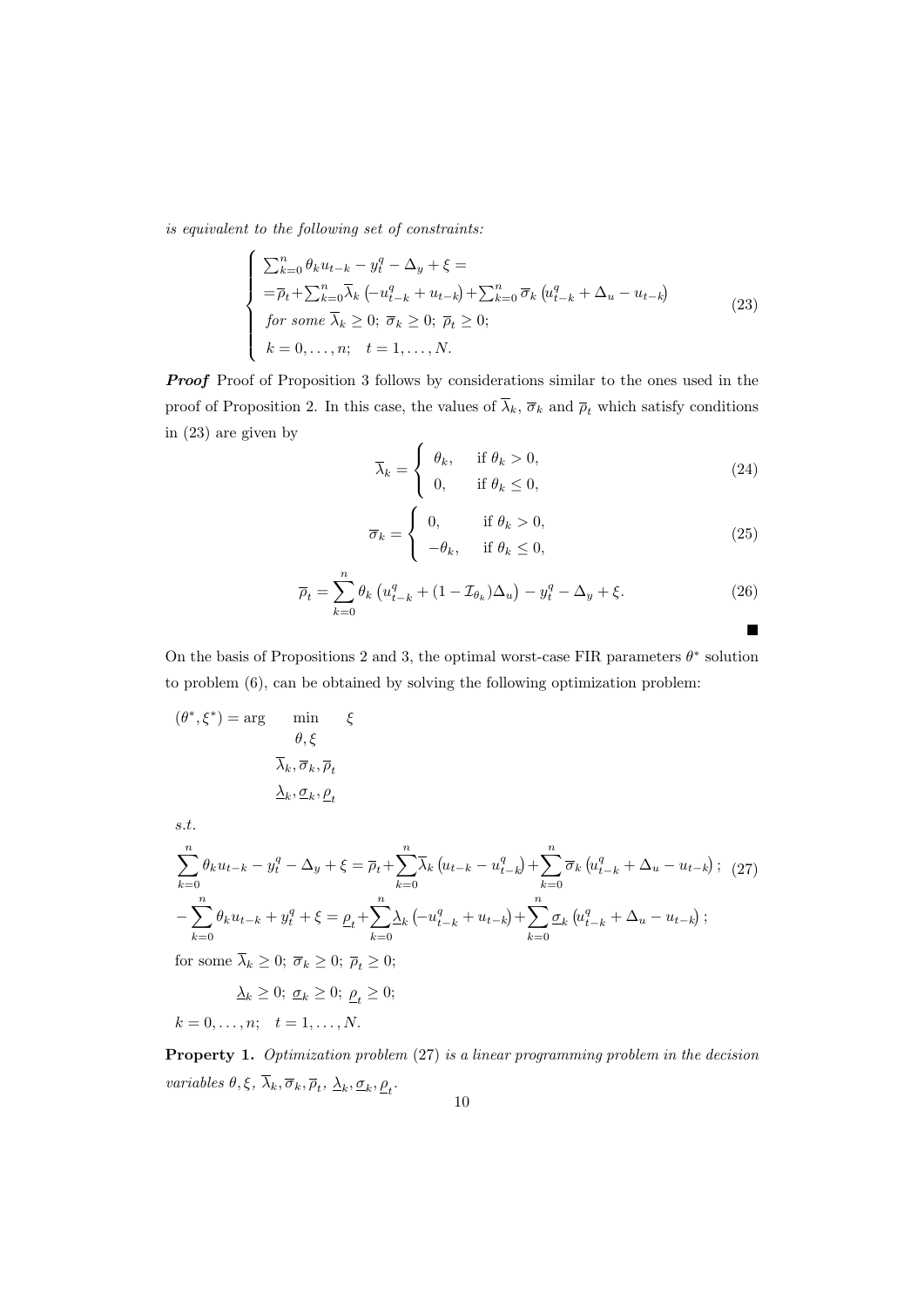*Proof* As highlighted in Remark 4, the polynomial  $\sum_{k=0}^{n} \theta_k u_{t-k} - y_t^q - \Delta_y + \xi$  (in the variables  $u_{t-k}$  (with  $k = 0, \ldots, n$ )) is equivalent to the polynomial

$$
\overline{\rho}_t + \sum_{k=0}^n \overline{\lambda}_k \left( u_{t-k} - u_{t-k}^q \right) + \sum_{k=0}^n \overline{\sigma}_k \left( u_{t-k}^q + \Delta_u - u_{t-k} \right),
$$

if and only if the coefficients of the corresponding powers are equal. This leads to linear constraints in the variables  $\theta$ ,  $\xi$ ,  $\lambda_k$ ,  $\overline{\sigma}_k$  and  $\overline{\rho}_t$ , with  $k = 0, \ldots, n$  and  $t = 1, \ldots, N$ . The same considerations hold in order to impose that the polynomial  $-\sum_{k=0}^{n} \theta_k u_{t-k} + y_t^q + \xi$ is equivalent to polynomial

$$
\underline{\rho}_t + \sum_{k=0}^n \underline{\lambda}_k \left( -u_{t-k}^q + u_{t-k} \right) + \sum_{k=0}^n \underline{\sigma}_k \left( u_{t-k}^q + \Delta_u - u_{t-k} \right).
$$

 $\blacksquare$ 

**Remark 5.** *The feasible set of problem* (27) *is defined by*  $M = 4N + 2n$  *linear constraints, thus M increases linearly with the order n of the FIR F. Therefore, unlike the "vertex" approach, the "nonnegative-scalar" approach can be efficiently applied also in the case of FIR models F with large order n.*

**Remark 6.** *It is worth remarking that both the* vertex *and the* nonnegative-scalar *approach can be applied, with minor modifications, also in the case the input and the output signals are measured by means of centered quantizers described by:*

$$
u_t^q = Q_u(u_t) = \begin{cases} \text{round}\left(\frac{u_t - C_u}{\Delta_u}\right) \Delta_u + C_u & \text{if } C_u < u_t < \overline{C}_u, \\ \overline{C}_u, & \text{if } u_t \ge \overline{C}_u, \\ C_u, & \text{if } u_t \le C_u, \end{cases} \tag{28}
$$
\n
$$
y_t^q = Q_y(y_t) = \begin{cases} \text{round}\left(\frac{y_t - C_y}{\Delta_y}\right) \Delta_y + C_y & \text{if } C_y < y_t < \overline{C}_y, \\ \overline{C}_y, & \text{if } y_t \ge \overline{C}_y, \\ C_y, & \text{if } y_t \le C_y, \end{cases} \tag{29}
$$

*where round*(*·*) *denotes the closest integer approximation. Extension of the proposed approaches to the case of nonuniform quantization is also straightforward.*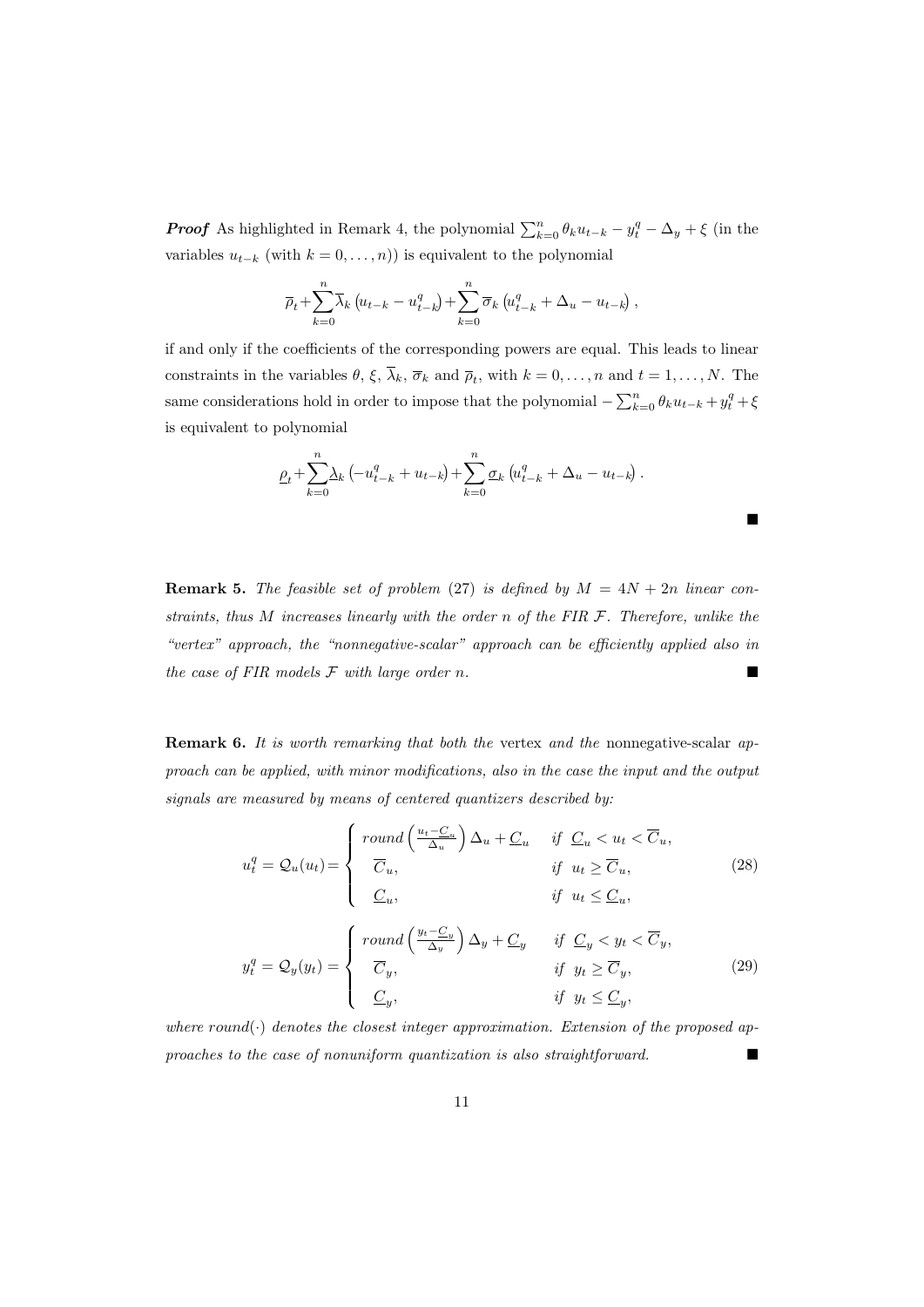#### **4. Simulation example**

In this section we show the performance of the discussed approach through a numerical example. The true system generating the data is an IIR model described by

$$
y_t = a_1 y_{t-1} + a_2 y_{t-2} + b_0 u_t + b_1 u_{t-1} + b_2 u_{t-2},
$$
\n(30)

with  $a_1 = 0.15$ ,  $a_2 = 0.60$ ,  $b_0 = -0.10$   $b_1 = 3.50$ ,  $b_2 = -2.10$ . The input signal  $u_t$  is a random variable uniformly distributed in [ $-0.2$ ; 0.2]. Quantized measurements of the input and of the output signal are obtained by means of uniform and centered quantizers described by  $(28)-(29)$  with range  $[\underline{C}_u; C_u] = [-0.2; 0.2]$  and  $[\underline{C}_y; \ \overline{C}_y] = [-2; 2]$ , respectively. In order to show the effect of the input quantization error, four different input quantizers with levels  $m_u = 4, 6, 8, 10$  are considered. The *signal-to-noise ratios*  $SNR_u = 10 \log_{10} \left( \frac{\sum_{t=1}^{N} (u_t)^2}{\sum_{t=1}^{N} (u_t)^2} \right)$  $\sum_{t=1}^{N} (u_t - u_t^q)^2$  $\setminus$ , corresponding to the considered quantization levels *mu*, are reported in Table 1. Similarly, four different output quantizers with levels  $m_y = 8, 12, 16, 20$  are considered in order to analyze the effect of the output quantization error. Table 2 shows the values of the *signal-to-noise ratios*  $SNR_y = 10 \log_{10} \left( \frac{\sum_{t=1}^{N} (y_t)^2}{\sum_{t=1}^{N} (y_t)^2} \right)$  $\sum_{t=1}^{N} (y_t - y_t^q)^2$  $\setminus$ corresponding to the considered output quantization levels  $m_y$ . It worth pointing out that, in order to provide representative results, the input and the output quantizers are chosen to be different with each other. In fact, for input quantization levels  $m_u = 8, 12, 16, 20$ , the corresponding signal-to-noise rations are higher than 20 dB and the obtained results would not clearly show the effect of the noise on the input measurements. All possible combinations of the input and the output quantizers are analyzed in the simulation example. Furthermore, for each combination of the input and the output quantizers, a MonteCarlo simulation with 100 runs is performed with a new input realization in each run. The optimal worst-case parameters *θ ∗* of a FIR model  $\mathcal{F}^*$  of order  $n = 30$  are estimated, at each MonteCarlo run, from an input/ouput sequence of length  $N = 200$ . It is worth remarking that, in the considered

Table 1: Signal-to-noise ratio (*SNRu*) on the input signal measurements vs number of quantization levels *mu*.

| $SNR_u$ | $4 dB$ 11 dB 21 dB | -32 dB |
|---------|--------------------|--------|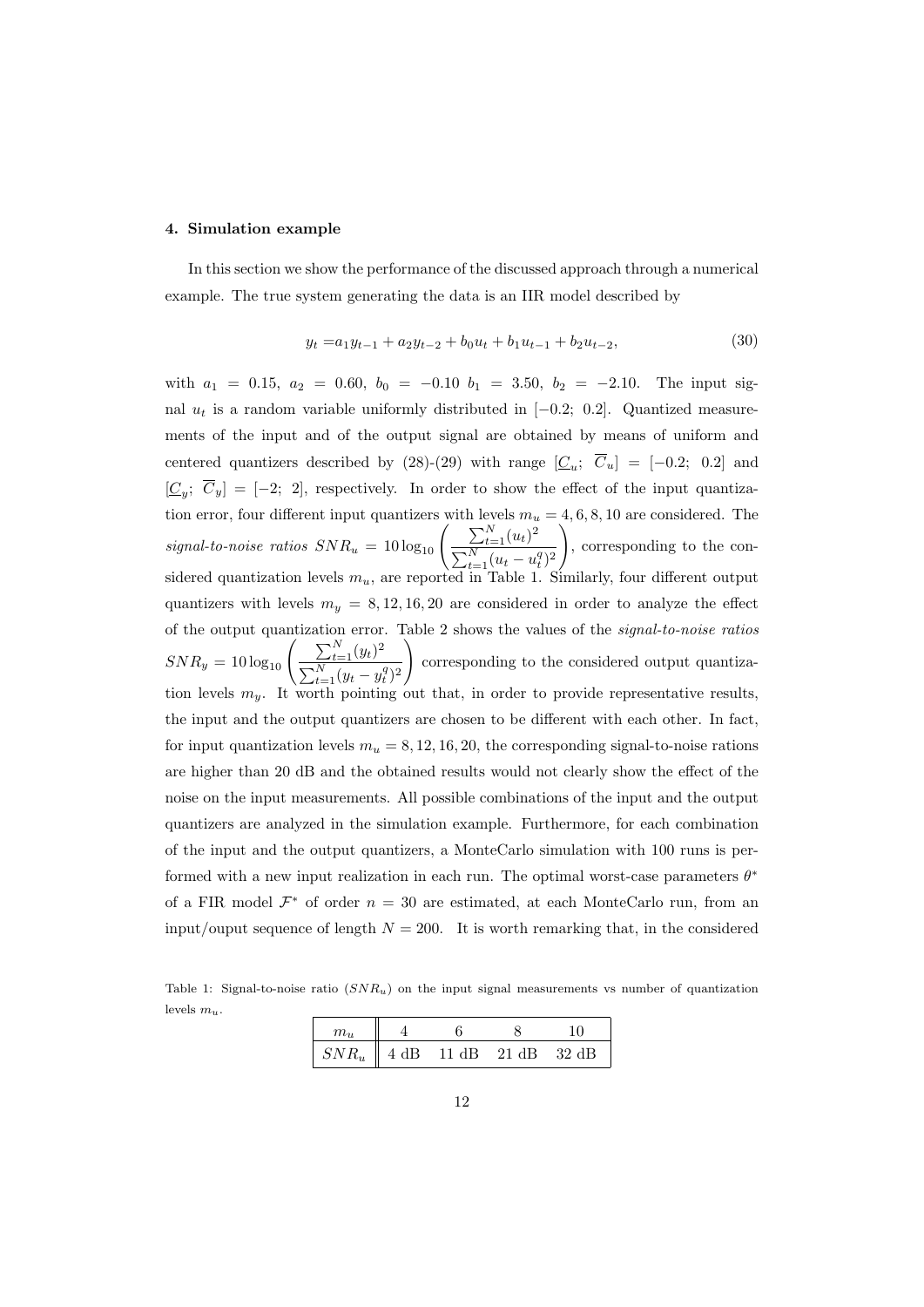example, the feasible set of optimization problem (11) is described by  $2N2^{n+2} \approx 1.7 \cdot 10^{12}$ constraints. Therefore, because of high computational complexity, the vertex approach discussed in Section 3.1 can not be exploited to compute FIR parameters *θ ∗* . On the other hand, the use of the nonnegative-scalar method leads to optimization problem (27) with  $4N + 2n = 860$  constraints, that can be efficiently solved by means of linear programming solvers like Matlab function *linprog*. The performance of the estimated FIR model is tested on a validation set with  $N_{val} = 50$  input/output measurements. The validation mean square error *MSE<sup>V</sup>* , defined as

$$
MSE_V = \frac{1}{N_{val}} \sum_{t=1}^{N_{val}} (\hat{y}_t - y_t)^2, \qquad (31)
$$

is used to evaluate the matching between real data  $y_t$  and estimated data  $\hat{y}_t$ . Besides, performances of the identified FIR model *F <sup>∗</sup>* with parameters *θ <sup>∗</sup>* are also compared with performances of a FIR model  $\mathcal{F}_{LS}$  of the same order *n*, whose parameters  $\theta_{LS}$  are computed by means of standard least-square (LS) estimation, that is

$$
\theta_{LS} = \arg\min_{\theta} \sum_{t=1}^{N} \left( \sum_{k=0}^{n} \theta_k u_{t-k}^q - y_t^q \right)^2.
$$
 (32)

Fig. 1 shows the real output signal  $y_t$  in the validation data set and the estimated output  $\hat{y}_t$  of FIR models  $\mathcal{F}^*$  and  $\mathcal{F}_{LS}$  obtained in one of the Monte Carlo simulation runs with quantization levels  $m_u = 4$  and  $m_y = 12$ . The magnitude of the errors between real output signal  $y_t$  and outputs  $\hat{y}_t$  of FIR models  $\mathcal{F}^*$  and  $\mathcal{F}_{LS}$  is shown in Fig. 2. Figs. 1 and 2 show that the optimal worst-case FIR model *F <sup>∗</sup>* achieves better performance with respect to the performance of model  $\mathcal{F}_{LS}$ . In fact, the  $MSE_V$  obtained by using FIR model  $\mathcal{F}^*$  is 0.0109, smaller than the  $MSE_V$  obtained by the FIR model  $\mathcal{F}_{LS}$ , which is equal to 0.0478. The mean value of the validation mean square error  $MSE_V$  obtained over the 100 Monte Carlo runs are reported in Table 3. Such results show that, for low values of the signal-to-noise ratios on the input measurements (i.e.,  $m_u = 4, 6$ ) optimal worst-case FIR model *F <sup>∗</sup>* achieves better performance, in terms of *MSE<sup>V</sup>* , with respect

Table 2: Signal-to-noise ratio (*SNRy*) on the output signal measurements vs number of quantization levels *my*.

| $SNR_u$   6 dB 10 dB 13 dB |  | - 16 dB |
|----------------------------|--|---------|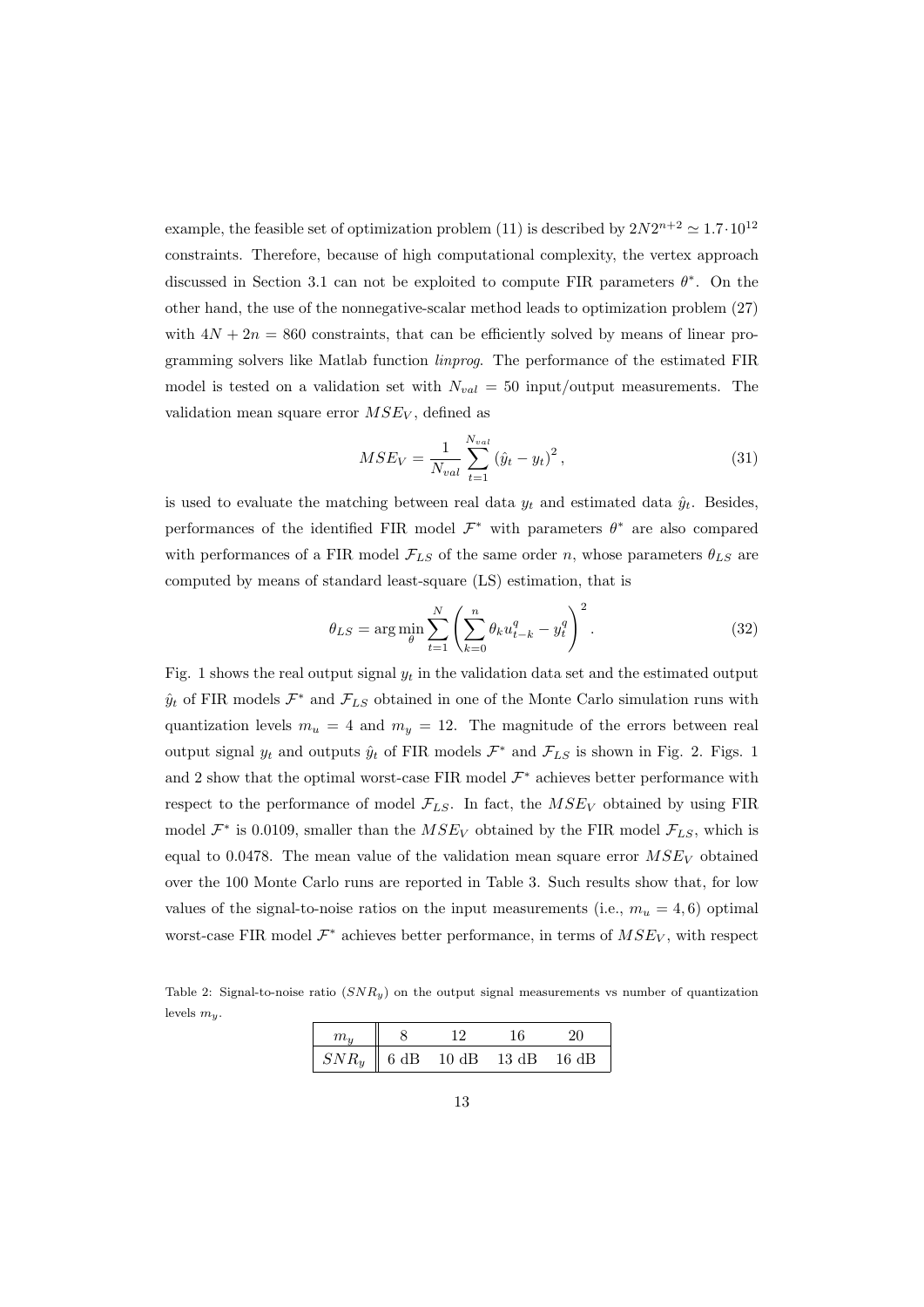to the performance of model  $\mathcal{F}_{LS}$ . The reason is due to the fact that the least-square approach provides a poor estimate in case of noise-corrupted measurements of the input signal. On the other hand, for high values of the signal-to-noise ratios on the input measurements (i.e.,  $m_u = 8, 10$ ) the performance of the two estimated models are quite similar. It is worth remarking that when non-centered quantizers are used to measure the output signal, the performance of the LS approach significantly drop because of the nonzero average on the measurement noise. On the other hand, the optimal worst-case approach presented in the paper is not affected by this drawback since no assumption on the mean value of the quantization error is made.

## **5. Conclusions**

The paper deals with the approximation problem of linear dynamical systems with a fixed-order FIR model from input/output measurements subjected to quantization. Parameters of a FIR model which minimize the worst-case distance between the true output signal and the estimated output, for all possible values of the input signal, are

| $m_u$ | $m_y$ | $MSE_V(\mathcal{F}^*)$ | $\overline{MSE_V}(\mathcal{F}_{LS})$ |
|-------|-------|------------------------|--------------------------------------|
| 4     | 8     | 0.0276                 | 0.0522                               |
| 4     | 12    | 0.0185                 | 0.0508                               |
| 4     | 16    | 0.0113                 | 0.0488                               |
| 4     | 20    | 0.0104                 | 0.0475                               |
| 6     | 8     | 0.0097                 | 0.0196                               |
| 6     | 12    | 0.0092                 | 0.0152                               |
| 6     | 16    | 0.0084                 | 0.0138                               |
| 6     | 20    | 0.0082                 | 0.0117                               |
| 8     | 8     | 0.0078                 | 0.0075                               |
| 8     | 12    | 0.0069                 | 0.0067                               |
| 8     | 16    | 0.0057                 | 0.0056                               |
| 8     | 20    | 0.0055                 | 0.0052                               |
| 10    | 8     | 0.0075                 | 0.0076                               |
| 10    | 12    | 0.0048                 | 0.0045                               |
| 10    | 16    | 0.0043                 | 0.0040                               |
| 10    | 20    | 0.0039                 | $\,0.0036\,$                         |

Table 3: Mean value  $\overline{MSE_V}$  of the validation mean square error  $MSE_V$  obtained over the 100 Monte Carlo runs with the FIR models  $\mathcal{F}^*$  and  $\mathcal{F}_{LS}$  and for all possible combinations of the quantizers used to measure the input/output signals.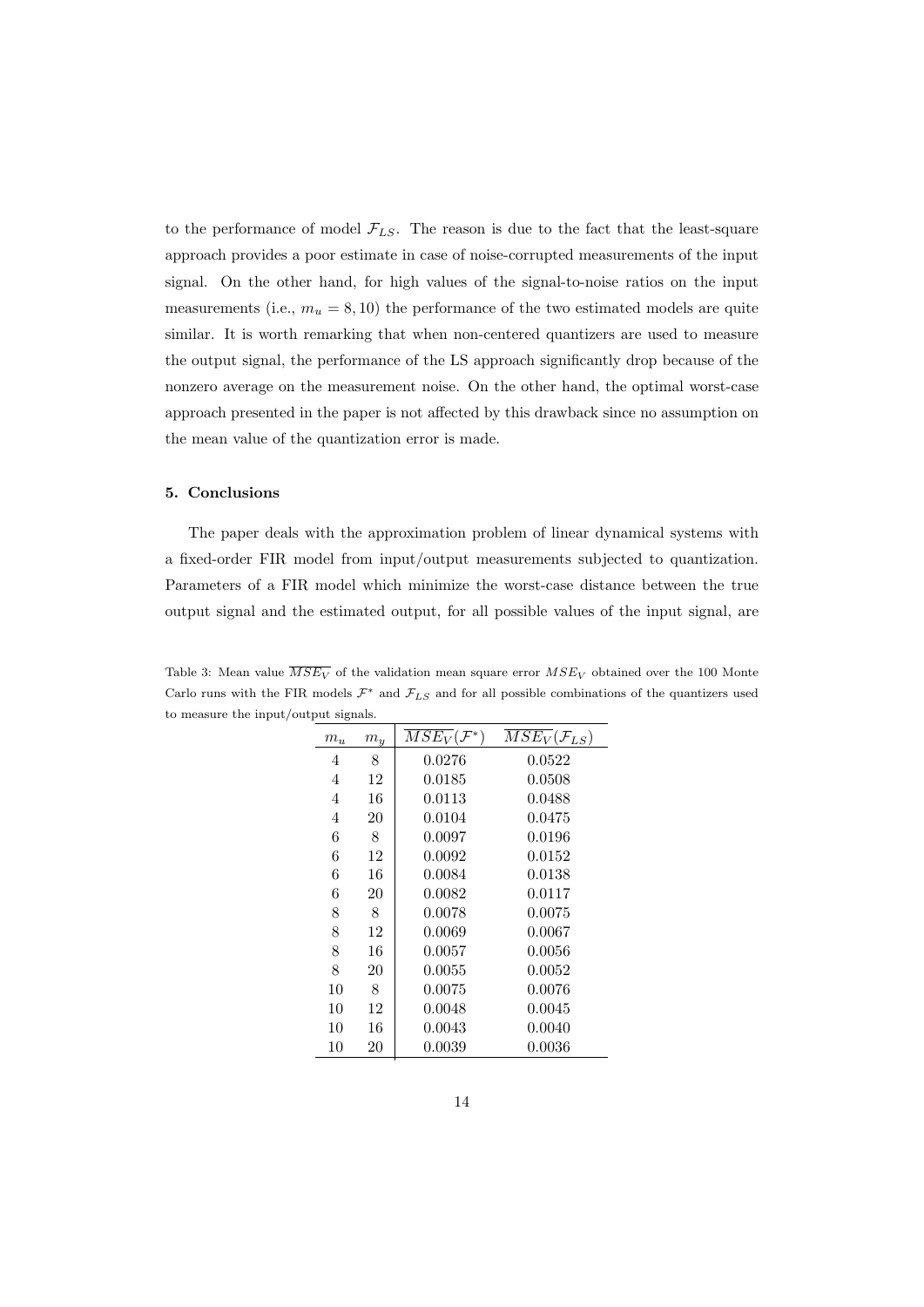

Figure 1: Comparison between real output data (solid thick line), estimated output of filter *F<sup>∗</sup>* (solid thin line), estimated output of filter  $\mathcal{F}_{LS}$  (dashed line).



Figure 2: Absolute value of the error between real data and estimated data of filter *F<sup>∗</sup>* (solid thick line) and error between real data and estimated data of filter  $\mathcal{F}_{LS}$  (dashed line).

computed. The considered approximation problem is formulated in terms of robust optimization and two different methods are discussed in order to compute the solution of the formulated robust optimization problem. The first method, referred to as *vertex*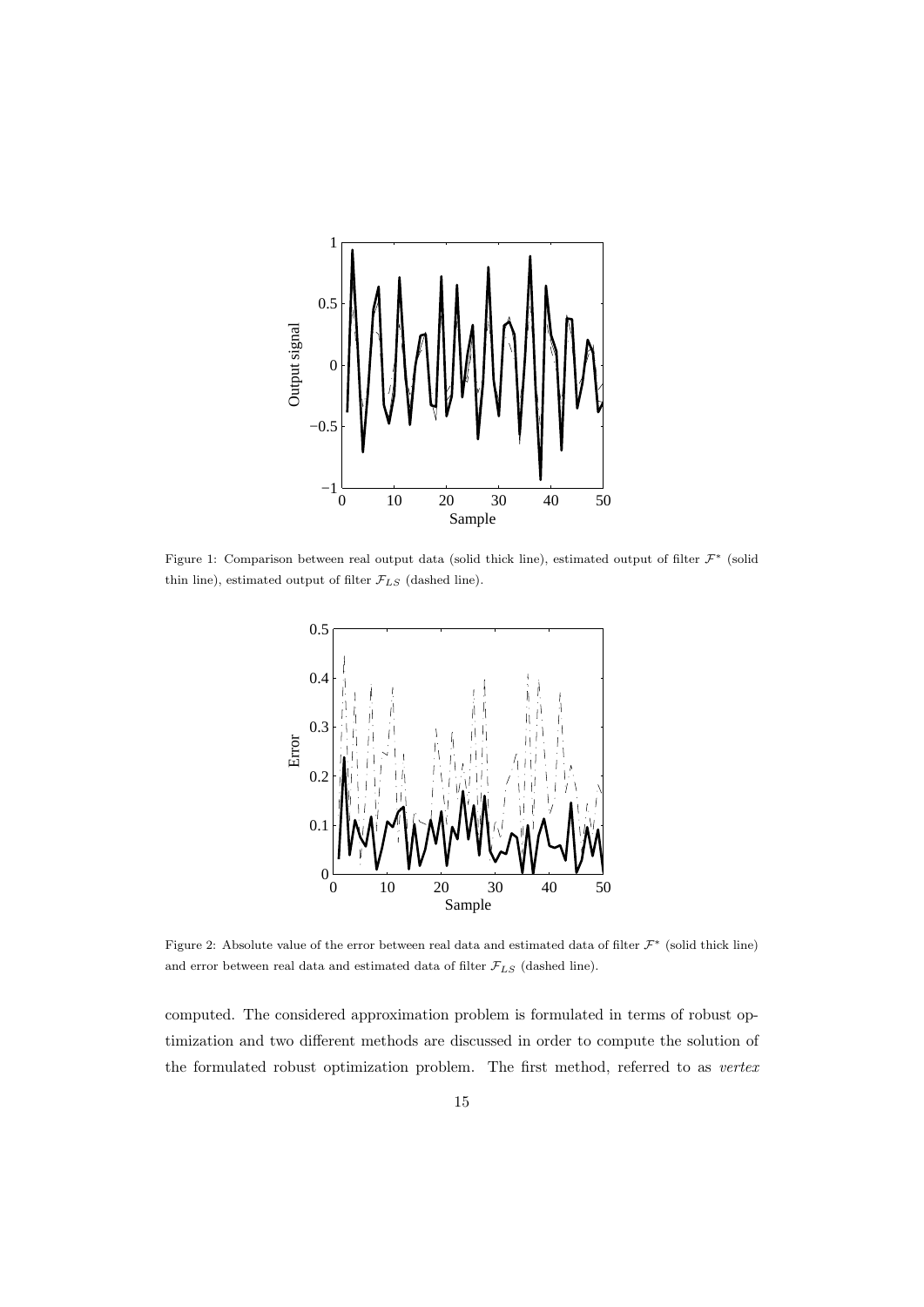approach, requires the solution to a linear programming problem with a number of constraints which exponentially increases with the order of the FIR model. Thus, because of high computational burden, the *vertex* approach can be exploited only for small values of the FIR order. The second method, referred to as *nonnegative-scalar* approach, leads to a linear programming problem with a number of constraints which linearly increases with the order of the FIR model to be estimated. Therefore, the *nonnegative-scalar* approach can be efficiently used to identify FIR models with high order. The reported simulation example shows that the proposed identification algorithm provides a satisfactory FIR approximation of the IIR data-generating system. In addition, the ability of the proposed worst-case approach to deal with the presence of quantization error is highlighted by comparing the response of the obtained FIR model with the response of the FIR model estimated by means of the standard least squares approach.

## **6. Acknowledgments**

This research was developed while Dr. D. Piga was a Ph.D student at the Politecnico di Torino.

### **References**

- [1] E. Rafajlowicz, System identification from cheap, qualitative output observations, IEEE Trans. Automatic Control 41 (1996) 1381–1385.
- [2] L. Wang, J. F. Zhang, G. G. Yin, System identification using binary sensors, IEEE Trans. Automatic Control 48 (2003) 1892–1907.
- [3] L. Y. Wang, G. G. Yin, Asymptotically efficient parameter estimation using quantized output observations, Automatica 43 (2007) 1178–1191.
- [4] Y. Zhao, L. Y. Wang, G. G. Yin, J. F. Zhang, Identification of wiener systems with binary-valued output observations, Automatica 43 (2007) 1752–1765.
- [5] E. Weyer, S. Ko, M. C. Campi, Finite sample properties of system identification with quantized output data, in: 48th IEEE Conference on Decision and Control, Shanghai, China, pp. 1532–1537.
- [6] E. Colinet, J. Juillard, A weighted least-squares approach to parameter estimation problems based on binary measurements, IEEE Trans. Automatic Control 55 (2010) 148–152.
- [7] B. Godoy, G. Goodwin, J. Agüero, D. Marelli, T. Wigren, On identification of FIR systems having quantized output data, Automatica (2011) 1905–1915.
- [8] D. Marelli, K. You, M. Fu, Identification of arma models using intermittent and quantized output observations, in: 2011 IEEE International Conference on Acoustics, Speech and Signal Processing (ICASSP), IEEE, pp. 4076–4079.
- [9] X. Liu, J. Wang, Q. Zhang, A quadratic-programming-based method to quantized system identification, in: Proc. of IFAC world congress, Milan, Italy, pp. 9052–9057.